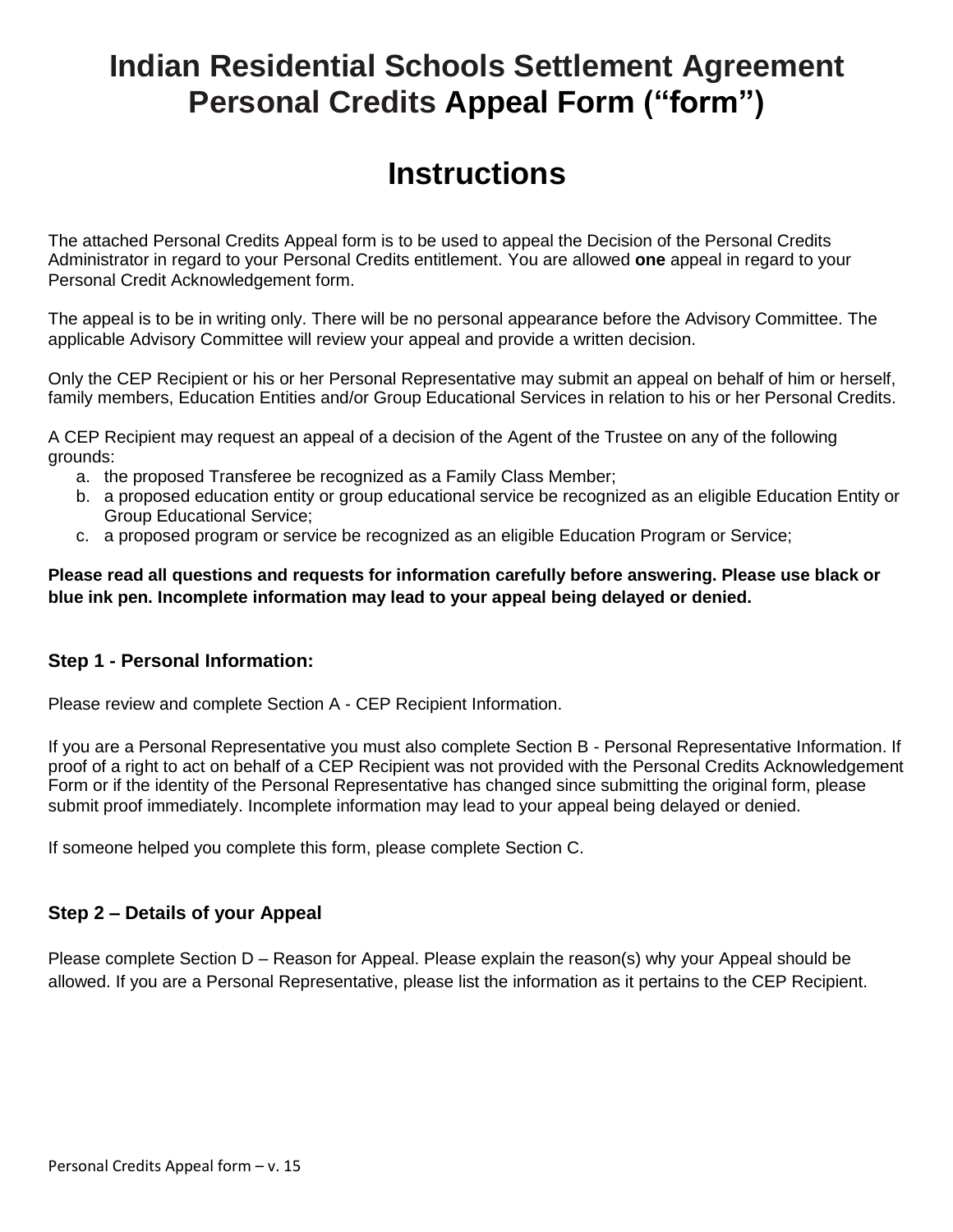You may include additional supporting documentation to support your Appeal. If supporting documentation is provided, please write the CEP Recipient's First and Last Name and CEP Transaction ID at the top of each additional page submitted.

### **Step 3 – Sign the form:**

Please review and complete Section E – Declaration and Signature. If you are a Personal Representative, please sign and date the form and indicate that you are the Personal Representative.

### **Step 4 – Submit the form:**

Please review all information in the Personal Credits Appeal form and make a copy for your records before you send it. Send the original form and any supporting documentation to:

#### **Personal Credits Administrator Suite 3 - 505, 133 Weber St N Waterloo, ON N2J 3G9 or fax 1-888-842-1332 or email IRSPersonalCredits@crawco.ca**

**DEADLINE TO SUBMIT YOUR APPEAL: 30 days from the date of your letter indicating ineligibility.**

### **Next Steps:**

You will receive an Acknowledgement letter by mail once your Personal Credits Appeal form is received to let you know that we received it. If we have any questions about your form, we will contact you by telephone and/or mail so it is important to keep us informed of any changes of address or telephone numbers by calling 1‐866‐343‐1858 or 1‐877‐627‐7027 (TTY), or by mail at the address above, or by email to IRSPersonalCredits@crawco.ca. Incomplete information may lead to your appeal being delayed or denied.

You will receive a Decision letter on your appeal once your form has been reviewed by the Advisory Committee. The Decision from the Advisory Committee will be final. There will be no further right of appeal.

## **Questions? Call 1-866-343-1858 or 1-877-627-7027 (TTY) or email IRSPersonalCredits@crawco.ca**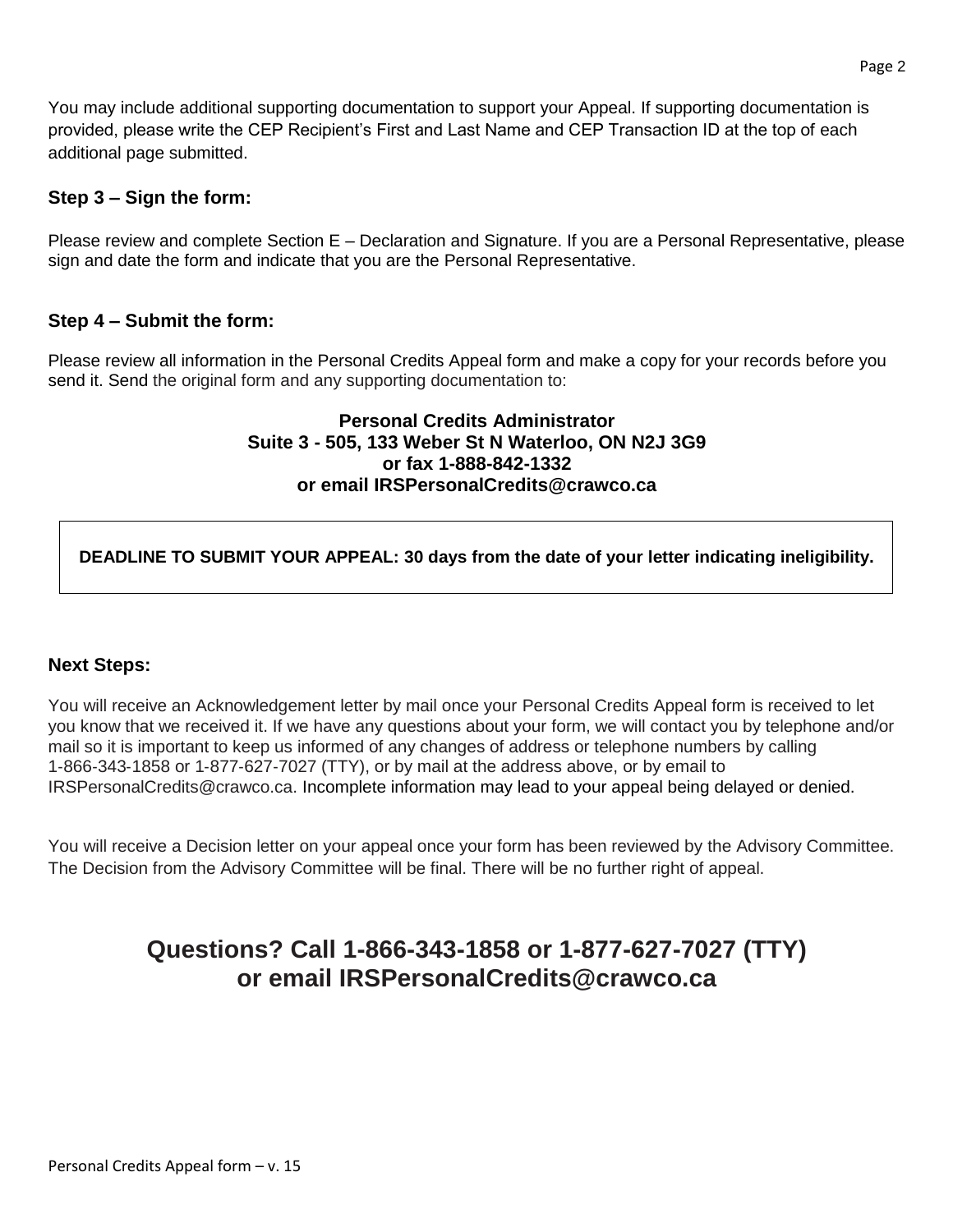# **Personal Credits Appeal form** Protected B When Completed

#### **Privacy Statement:**

The information requested in this Personal Credits Appeal form is being collected, used and retained by the Common Experience Payment ("CEP") Personal Credits Administrator ("Administrator") and its Agents for the purpose of operating and administering the CEP Personal Credits Administration pursuant to the *Personal Information Protection and Electronic Documents Act*, S.C. 2000, c. 5 ("PIPEDA"). The information will be provided to the Government of Canada in order to facilitate the administration of the CEP Personal Credits. Personal information is protected under federal legislation, including PIPEDA and the *Privacy Act*, and personal information may be used or disclosed in accordance with applicable legislation. You have the right to request access to your personal information. To do so, call 1-866-343-1858 or 1-877-627-7027 (TTY).

#### Please use black or blue ink.

| Section A - CEP Recipient Information (Please answer all boxes)                                                                                                                                                                                                                                                                                                                                                                                                                                                                                                                                                                                       |                           |  |                                                                                                                        |                  |                      |                |                            |                          |  |
|-------------------------------------------------------------------------------------------------------------------------------------------------------------------------------------------------------------------------------------------------------------------------------------------------------------------------------------------------------------------------------------------------------------------------------------------------------------------------------------------------------------------------------------------------------------------------------------------------------------------------------------------------------|---------------------------|--|------------------------------------------------------------------------------------------------------------------------|------------------|----------------------|----------------|----------------------------|--------------------------|--|
| <b>CEP Transaction ID</b>                                                                                                                                                                                                                                                                                                                                                                                                                                                                                                                                                                                                                             |                           |  | Group: □ Status Indian □ Non Status Indian □ Métis □ Non Aboriginal<br>□ Inuit (Nunavut) □ Inuit (Quebec) □ Inuvialuit |                  |                      |                |                            |                          |  |
| Language Preference □ English □ French                                                                                                                                                                                                                                                                                                                                                                                                                                                                                                                                                                                                                |                           |  | Gender □ Male □ Female                                                                                                 |                  |                      |                |                            |                          |  |
| <b>First Name</b>                                                                                                                                                                                                                                                                                                                                                                                                                                                                                                                                                                                                                                     |                           |  | Middle Name(s)                                                                                                         |                  |                      |                |                            | Last Name                |  |
| Date of Birth (mm/dd/yyyy)                                                                                                                                                                                                                                                                                                                                                                                                                                                                                                                                                                                                                            |                           |  | Place of Birth (Province/Territory/State/Country)                                                                      |                  |                      |                |                            |                          |  |
| Mailing Address (No., Street, Apt., R.R., P.O. Box)                                                                                                                                                                                                                                                                                                                                                                                                                                                                                                                                                                                                   |                           |  |                                                                                                                        |                  | City/Town            |                |                            | Province/Territory/State |  |
| Country                                                                                                                                                                                                                                                                                                                                                                                                                                                                                                                                                                                                                                               | Postal Code/Zip Code<br>( |  |                                                                                                                        | Telephone Number |                      | Email Address: |                            |                          |  |
| <b>Section B - Personal Representative Information</b>                                                                                                                                                                                                                                                                                                                                                                                                                                                                                                                                                                                                |                           |  |                                                                                                                        |                  |                      |                |                            |                          |  |
| This section is to be completed only if you are a Personal Representative. Personal Representative includes, if a<br>person is deceased, an executor, administrator, estate trustee, trustee or liquidator of the deceased or, if the person is<br>mentally incompetent, the tutor, committee, Guardian, curator of the person or the Public Trustee or their equivalent or, if<br>the person is a minor, the person or party that has been appointed to administer his or her affairs. You MUST fill out<br>both Section A and Section B. You MUST also provide proof of your authority to act as a Personal Representative<br>of the CEP Recipient. |                           |  |                                                                                                                        |                  |                      |                |                            |                          |  |
| I am applying on behalf of a CEP Recipient who is:<br>□ an Incapable Person<br>$\Box$ Deceased<br>$\Box$ a Minor                                                                                                                                                                                                                                                                                                                                                                                                                                                                                                                                      |                           |  | I have certified true copy enclosed:<br>$\Box$ Authority to Act<br>□ Court Order<br>□ Probated Will<br>$\Box$ Other:   |                  |                      |                |                            |                          |  |
| Representative's First Name                                                                                                                                                                                                                                                                                                                                                                                                                                                                                                                                                                                                                           |                           |  | Representative's Middle Name(s)                                                                                        |                  |                      |                | Representative's Last Name |                          |  |
| Mailing Address (No., Street, Apt., R.R., P.O. Box)                                                                                                                                                                                                                                                                                                                                                                                                                                                                                                                                                                                                   |                           |  |                                                                                                                        |                  |                      |                | City/Town                  |                          |  |
| Province/Territory/State                                                                                                                                                                                                                                                                                                                                                                                                                                                                                                                                                                                                                              |                           |  | Country                                                                                                                |                  | Postal Code/Zip Code |                |                            | <b>Telephone Number</b>  |  |
| Section C - If someone helped you fill out this form, please provide that person's information below                                                                                                                                                                                                                                                                                                                                                                                                                                                                                                                                                  |                           |  |                                                                                                                        |                  |                      |                |                            |                          |  |
| <b>First Name</b>                                                                                                                                                                                                                                                                                                                                                                                                                                                                                                                                                                                                                                     |                           |  |                                                                                                                        | Last Name        |                      |                |                            |                          |  |
| Mailing Address (No., Street, Apt., R.R., P.O. Box)                                                                                                                                                                                                                                                                                                                                                                                                                                                                                                                                                                                                   |                           |  |                                                                                                                        |                  |                      |                | City/Town                  |                          |  |
| Province/Territory/State                                                                                                                                                                                                                                                                                                                                                                                                                                                                                                                                                                                                                              | Country                   |  |                                                                                                                        |                  | Relationship to you: |                |                            |                          |  |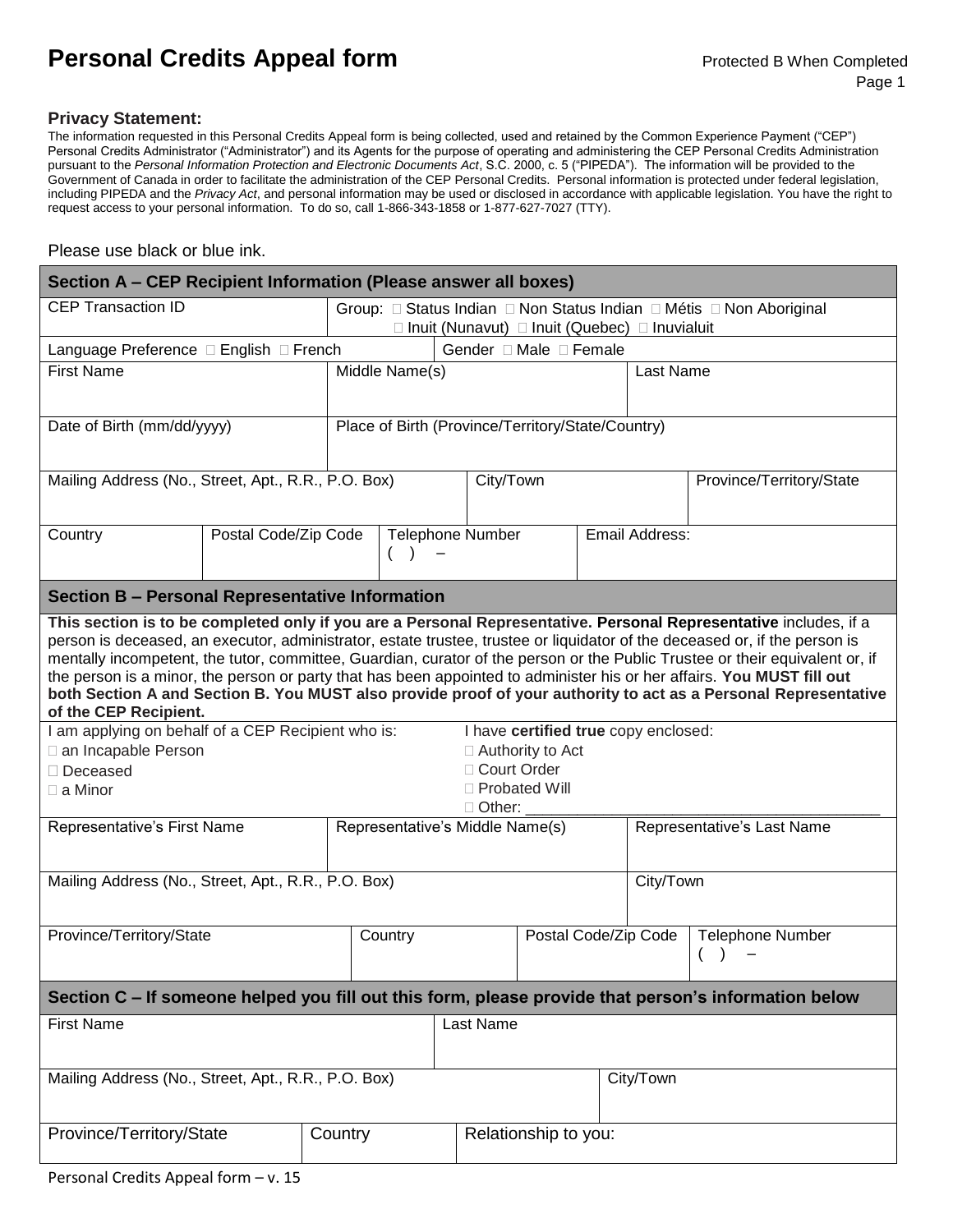#### **Section D - Reason For Appeal**

am appealing because (please check all that apply):

- □ The proposed Transferee was not recognized as a Family Class Member;
- □ A proposed education entity or group educational service was not recognized as an eligible Education Entity or Group Educational Service;
- □ A proposed program or service was not recognized as an eligible Education Program or Service;

In the space below, please explain the reason(s) why your Appeal should be allowed.